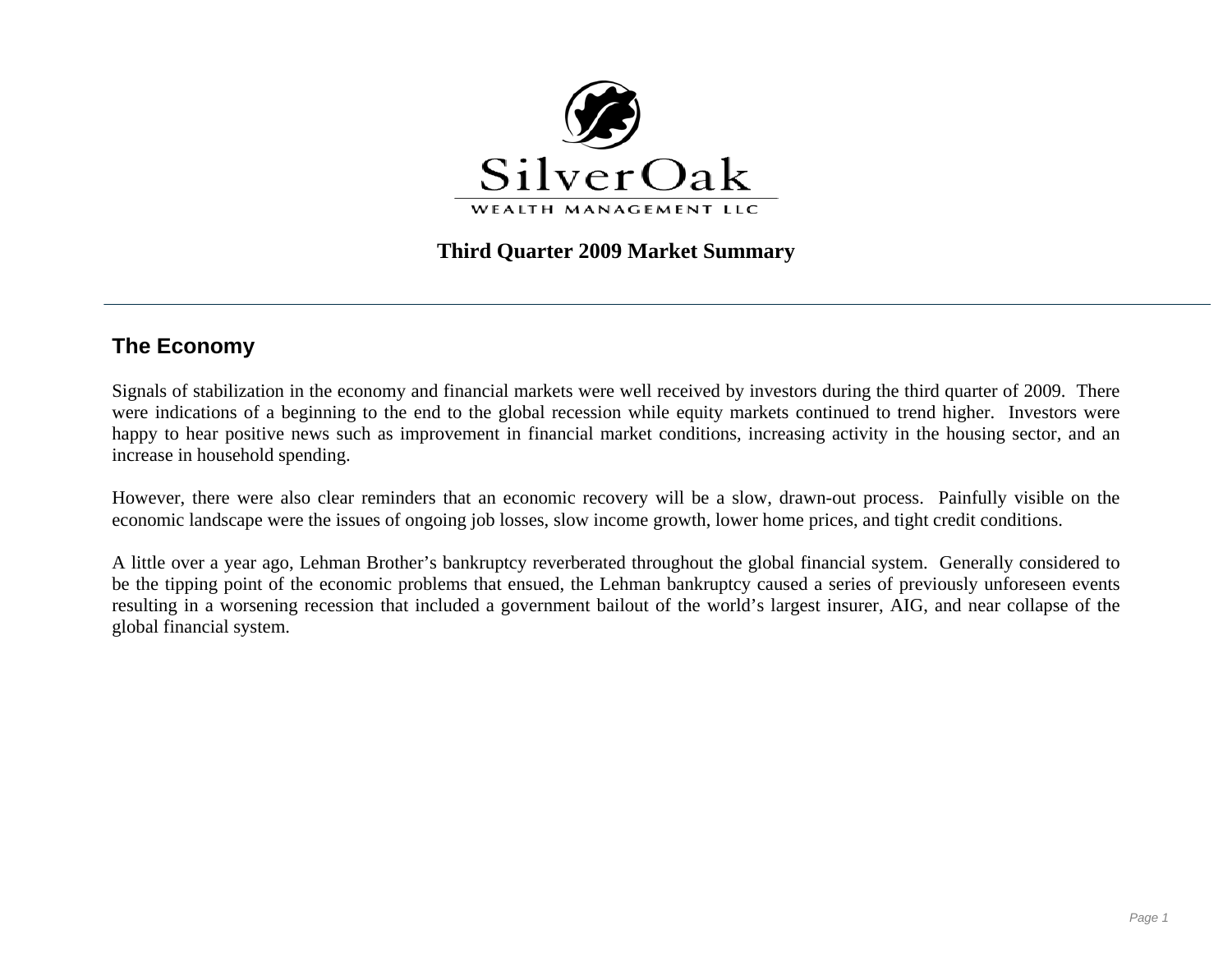

**U.S. Equity Market Returns by Major Sector** 

(Securities in S&P 500, 3rd Quarter 2009)

As we enter the fourth quarter, it is remarkable to consider everything that has transpired in only a year. The first three quarters of 2009 have witnessed unprecedented policy initiatives coming in the form of fiscal and monetary stimulus on a global scale. Financial conditions and economic activity could be described as "playing off" of one another as they have both provided reinforcement for each other. The state of the economy is better now than it has been over the course of the last year. Nevertheless, the sustainability of the recovery, given the "less negative" reports within the context of a global recovery, remains at the forefront of investor concerns.

The final revision to second quarter GDP came on the last day of the third quarter. The quarter ended with positive news as the report was better than expected at a -0.7% change. GDP is one of the most widely used indicators of a country's economic health as it measures the value of all goods and services produced within the United States. This report helped corroborate claims that the next report for third quarter GDP would be reported in positive territory, thus indicating the U.S. had resumed economic growth. This follows dire reports of -6.4% in the first quarter of 2009, the worst in almost three decades, and a -5.4% contraction in the final quarter of 2008.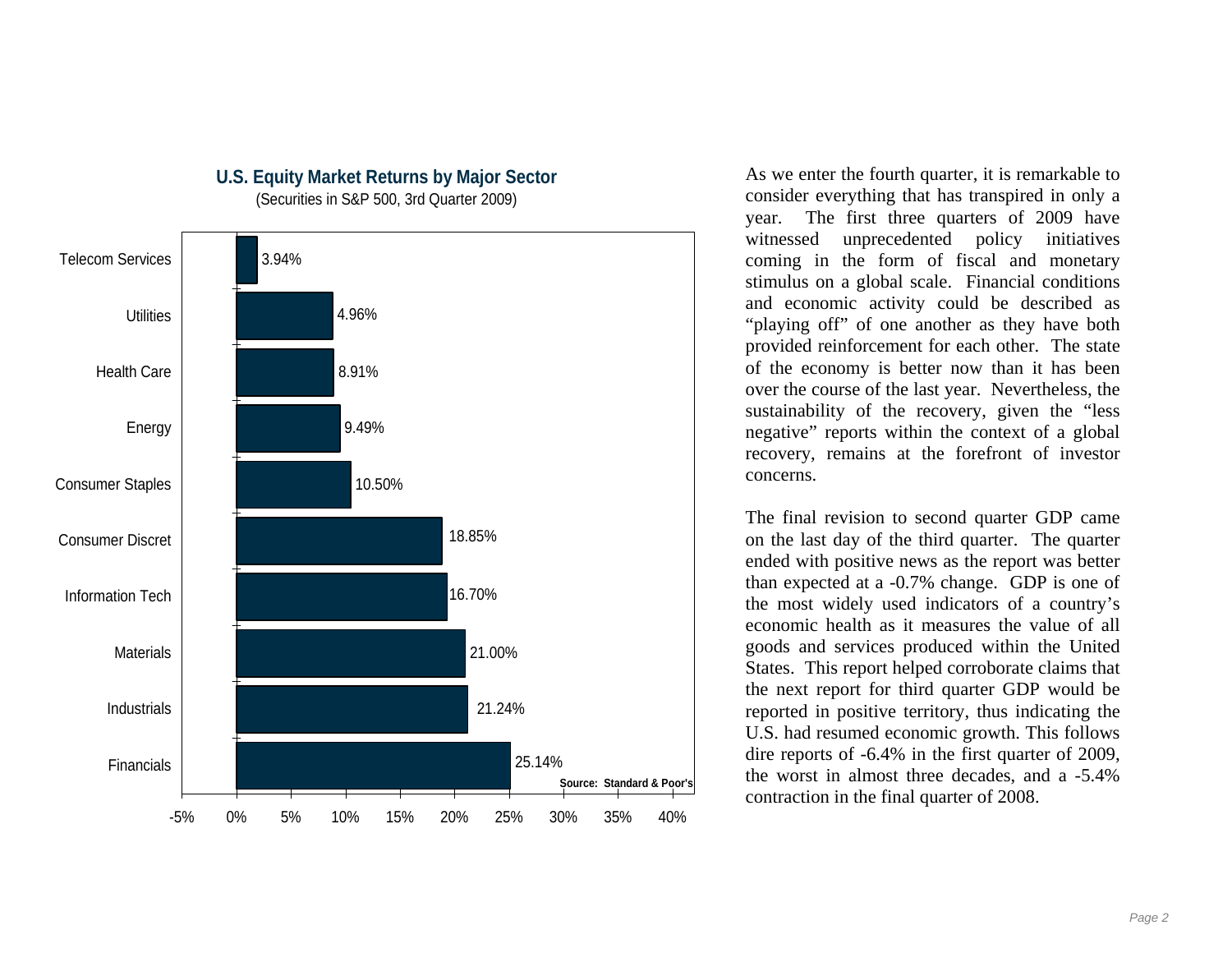A painful reminder of economic reality could be found in the unemployment numbers released throughout the quarter. The July unemployment report indicated a loss of 247,000 jobs and caused the unemployment rate to fall from 9.5% to 9.4%. Interpreted as a signal of improvement for the economy, equity markets and consumer sentiment reacted favorably.

Unfortunately, the September report showed a loss of 263,000 jobs were shed versus a projected 175,000, bringing the unemployment rate to 9.8%, a 26-year high. The job loss numbers served as a clear reminder of the long road to recovery in store for a battered labor market as jobs continued to remain scarce.

The news was somewhat more upbeat regarding the housing sector. A report released in late July showed home prices to be stabilizing as the Case-Schiller index increased for the first time since July of 2006. Foreclosure activity has been a critical factor in supplying for the housing sector. The National Association of Homebuilders (NAHB) Housing Market Index, an index measuring confidence by U.S. homebuilders, improved to 19 in September, the highest level since October of last year. Nevertheless, economists have noted that a rebound in housing alone is not enough to propel a full-on economic recovery.

Consumer behavior was closely monitored by economists and market participants alike and indicated a sharp downshift in borrowing. The July Consumer Credit report measures the debt incurred through a consumer's purchase of a good or service. This figure dropped much more than expected, contracting to \$21.6 billion, instead of the \$4.0 billion estimate. This indicates caution on behalf of the consumer and the continued desire of banks wishing to limit their lending exposures.

In the previous quarter, consumers cut spending at a rate of 0.9%. However, the Commerce Department's August consumer spending report surged by the largest amount in nearly 8 years, increasing 1.3% while income edged up 0.2%. Analysts are predicting that third quarter consumer spending will once again be in positive territory. These will be important numbers to watch as a reluctance to spend on the consumer's behalf, coupled with rising unemployment and hard-to-obtain credit, has the potential to significantly impede an economic recovery.

Though consumer behavior and housing tended to receive many of the headlines, the PMI (Purchasing Managers Index) was also a scrutinized figure. An increase in demand caused U.S. manufacturers to increase their production once again. During the second quarter, business spending had been slashed at a record pace of \$160.2 billion. As inventories have reached extreme lows, businesses have started to boost production in order to meet customer demand, another factor that should be reflected in a recovering GDP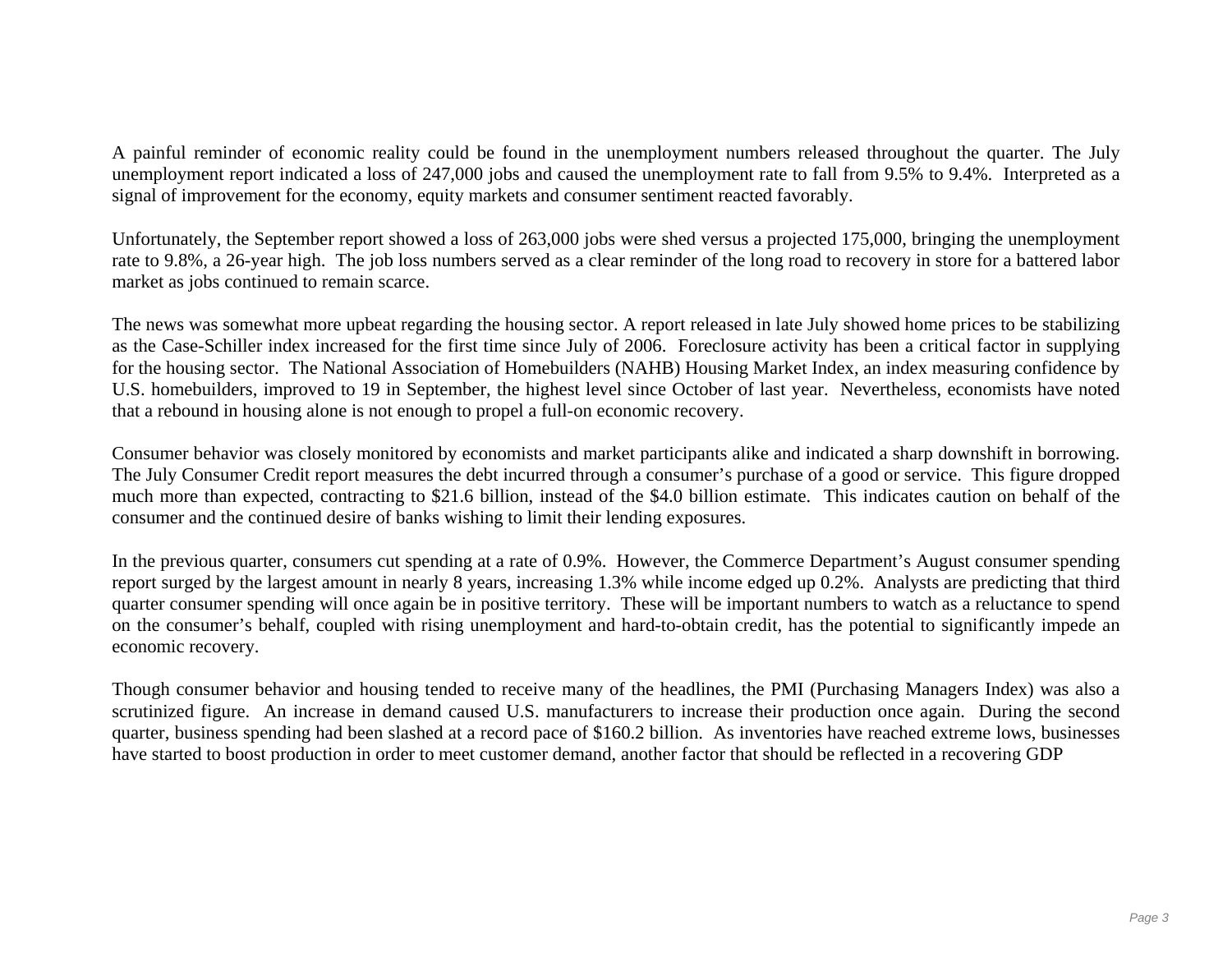number. The September manufacturing index came in at 52.6, well below analysts' expectations of 54. Nevertheless, it was still the second consecutive time the report registered above 50, indicating manufacturing growth, after contracting for 18 months.

Generally, improving economic reports have led to an upgrade in consumer confidence to begin the quarter. The confidence index rose from 47.4 in July to 54.5 in August. Analysts were predicting an increase to 57.0 for September, though that fell short at 53.1. Despite the recent rally and upbeat economic news, it is clear the U.S. consumer remains cautious heading into the fourth quarter and beyond.

The Fed has continued its ardent efforts to provide support to mortgage lending and housing markets while seeking to improve overall conditions in the credit markets. Continuing a daring tightrope act, the FOMC announced it was "cautiously optimistic" about prospects for the economy going forward. In a July speech, Fed Chairman Ben Bernanke stated that he believed positive job creation would return by year-end. He let it be known that the economy would stabilize going forward and inflation will remain subdued in the near-term.

September's Fed Beige Book report showed signs of stabilization during July and August. The Fed indicated optimism for business prospects and the economy going forward. In their last meeting before quarter end, the Fed voted unanimously to leave the Fed funds rate at a range of 0-0.25%. It was also noted that the overnight lending rate would remain "exceptionally low" for an extended period of time. Chairman Bernanke commented that the recession was "very likely over," though he warned economic hardship would persist for sometime.

Recently, the Fed has started to set deadlines for the expiration of various asset purchase programs. Going forward, the Fed has pledged to purchase a total of \$1.25 trillion of agency mortgage-backed securities and up to \$200 billion of agency debt. It seeks to eventually phase out these purchase plans by the end of the first quarter of 2010. The Fed's purchases of \$300 billion of Treasury securities will be completed by the end of October 2009, signifying their continuing commitment to provide support to the lending, housing, and credit markets.

Despite all the progress thus far in the global financial markets, there are still strong headwinds including a strained consumer and high unemployment. Investors will be curious to see just how sustainable the current rally will be. During the last week of the third quarter, the International Monetary Fund (IMF) released results from its report in which it calculated that the global financial crisis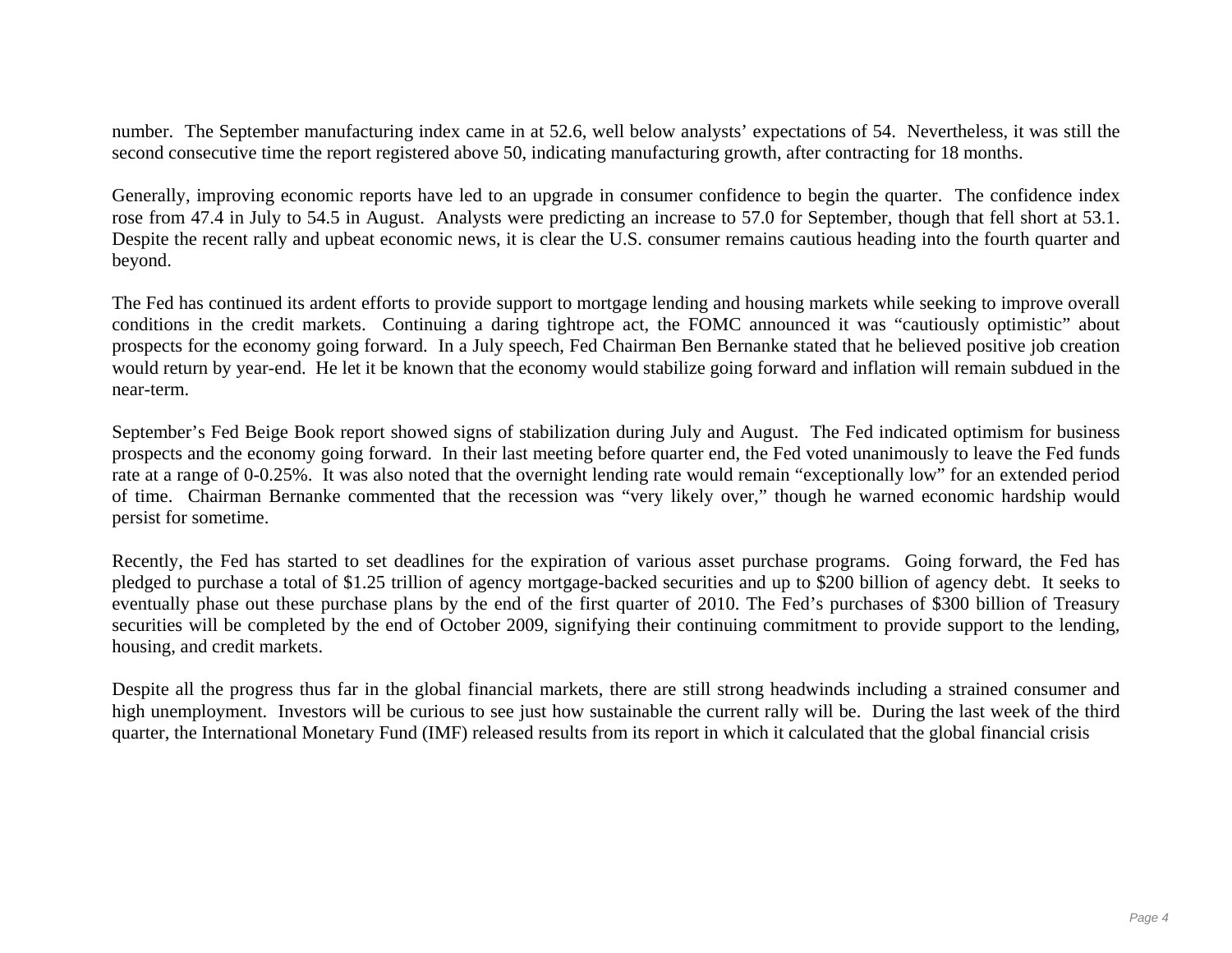will produce \$3.4 trillion in losses for financial institutions, thus leaving banks with an additional \$1.5 trillion in write-downs still to come. On the other hand, the IMF also reported that the global economy is recovering faster than expected despite the imminence of a sluggish rebound.

Though the global financial system has not been given the "all clear" signal, it is evident that the journey on the road to recovery is in its early stages. Many economists expect the recovery will be slow and difficult. Despite the headwinds of a challenged labor market, tight credit conditions, and a heavily pressured consumer, investors will anxiously monitor whether the current rally in the markets can be extended even in this secularly difficult period for the economy. Despite the severity of the downturn investors have experienced, a look back at U.S. history in the 1930s and Japan in the 1990s provides evidence that a continuation of a rally in some form is quite possible.

## **Interest Rates**

Against a backdrop of ongoing proactive support by the Federal Reserve, the fixed income markets continued to recover in the third quarter. Yields in all segments of the market fell, with the biggest price gains and yield declines coming in the high-yield category.

The Federal Reserve maintained its fed funds target rate of 0-0.25%, and continued its program of purchasing mortgage-backed and agency debt, effectively ensuring the financial system has ample liquidity. Undergirding the Fed's accommodative stance is the fact that it understands that the economy is on the mend, but that the recovery will be fragile over the next several quarters.

At both its August  $12<sup>th</sup>$  and September  $23<sup>rd</sup>$  policy meetings, the Federal Open Market Committee (FOMC) stated that its fed funds target rate would remain "exceptionally low…for an extended period." It is evident from FOMC meeting minutes and speeches by individual Fed governors that the committee believes the recession is over, but that growth is likely to be muted as a result of substantial resource slack and heightened unemployment rates. With inflation expectations under control, continued output slack and consumption likely to be dampened because of elevated unemployment and stagnant incomes, the Fed can be expected to maintain its current course of action and fed funds target rate well into 2010. Going forward, market participants will begin to focus to a greater extent on how the Fed exits the current policy regime.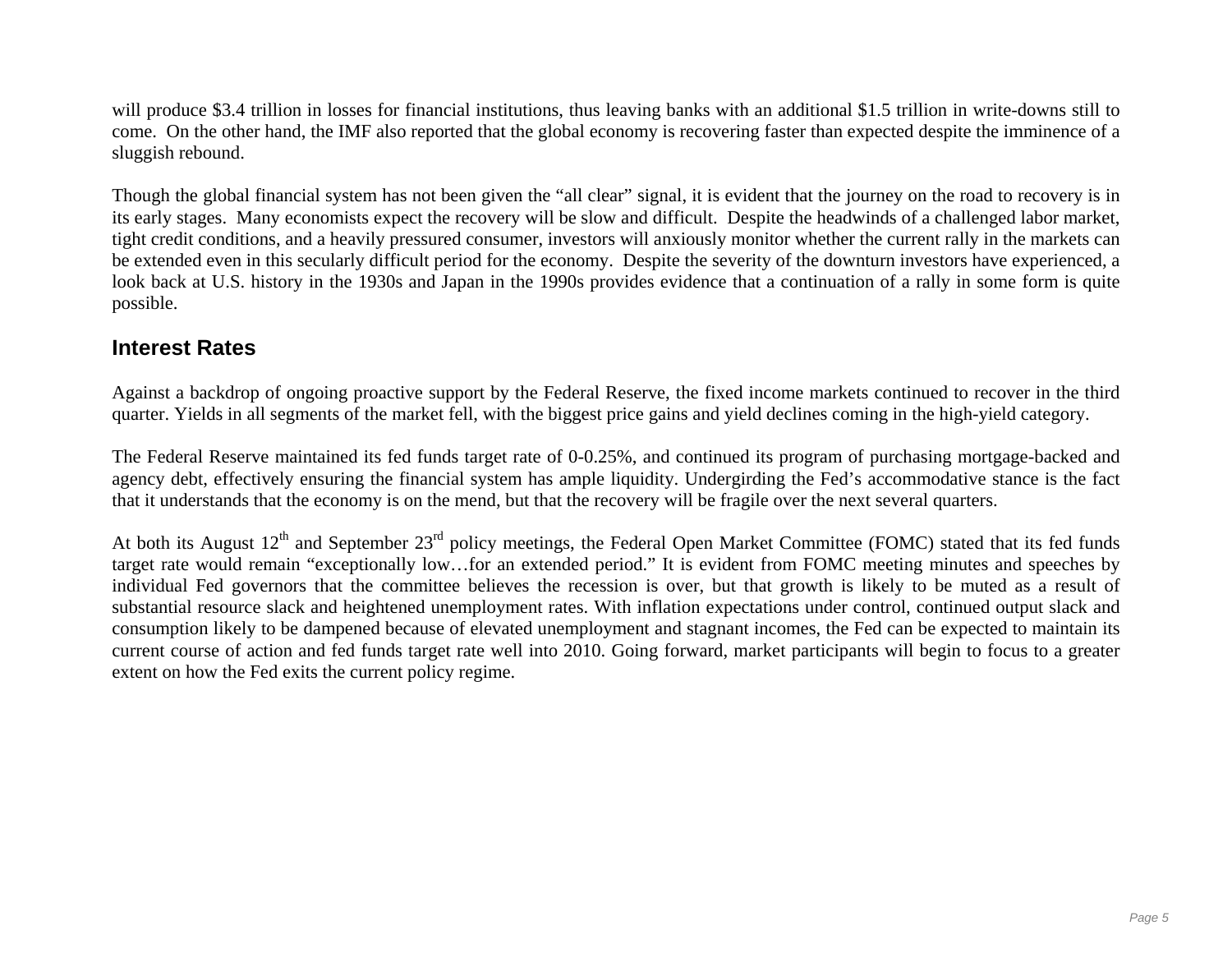Yields on U.S. Treasury securities declined during the quarter, with the yield on the 10-year Note falling from 3.53% on June 30 to



**U.S. Treasury, Muni and Corporate 30-Year Yield Curves**

3.31% on September 30. Shorter-maturity Treasurys also fared well, with the yield on the 2-year Note declining from 1.11% on June 30 to 0.95% on September 30.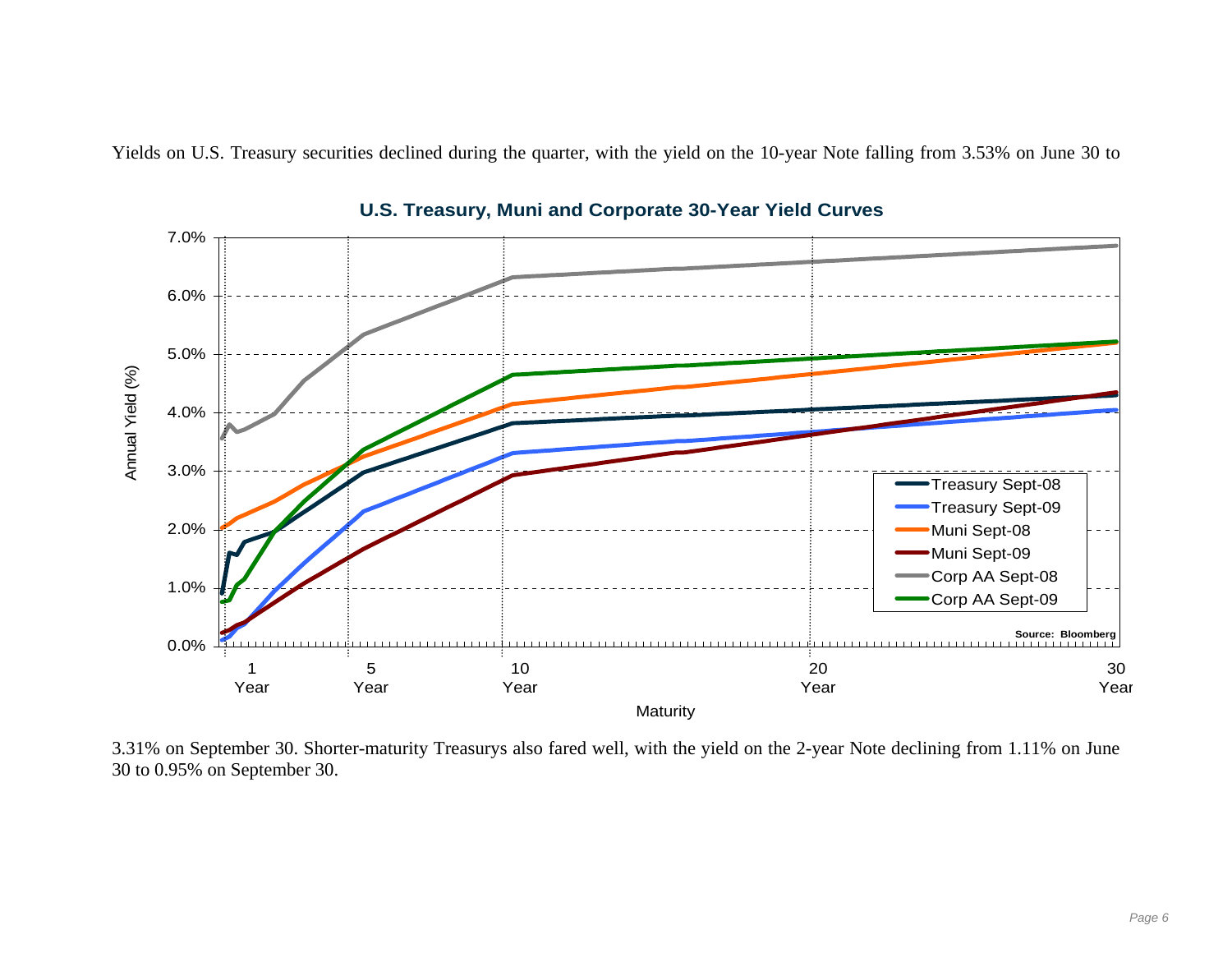Investment grade corporate bonds also fared very well in the quarter as it became evident the economy is on the road to recovery. The yield on the FINRA/Bloomberg Investment Grade Bond Index witnessed a steep drop, from 5.80% on June 30 to 5.06% on September 30. Similarly, investors bid up the prices of high-yield securities so that their yields fell sharply during the quarter. The FINRA/Bloomberg High Yield Bond Index yield fell from 11.95% on June 30 to 10.17% on September 30. Strikingly, the yield on the index was 17.43% on December 31, when a depression scenario was still being priced into the market.

### **Equity Markets**

Despite ending on a shaky tone in September, stocks registered an impressive third quarter. The robust equity rally continued as the S&P 500 finished the quarter up 15.61%, bringing the index to a 19.26% year-to-date (YTD) return. Technology and growth companies fared well also as the NASDAQ finished the quarter up 15.66%, following a 20.32% gain in the previous quarter.

Emerging markets once again posted double-digit returns as the MSCI Emerging Markets Index posted a gain of 21.04%, bringing the YTD number to 64.88%. Emerging markets in Asia and Eastern Europe posted



3rd Quarter 2009